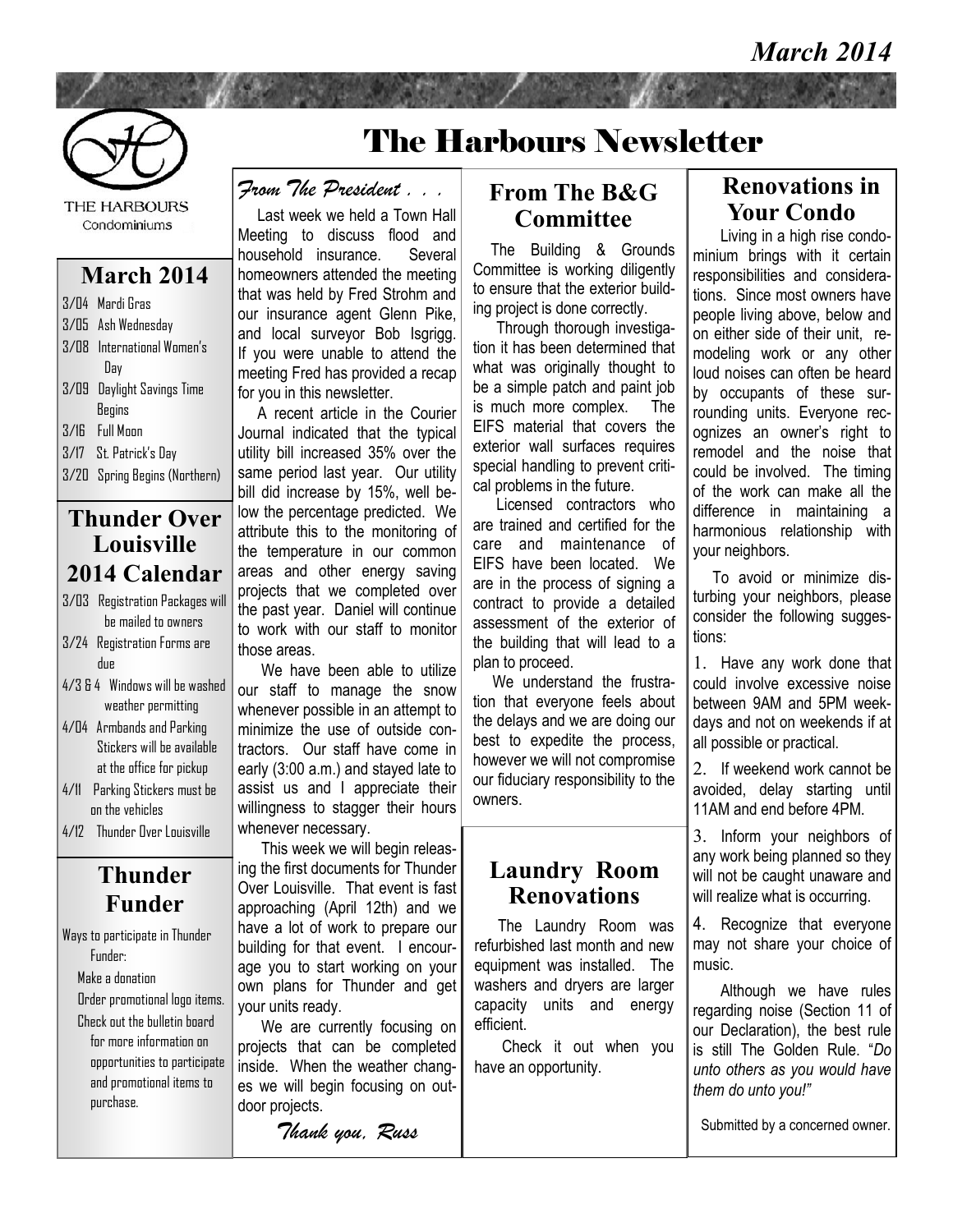

## The Harbours Newsletter

*March 2014*

### **Condo Owner's Insurance**

 The recommended insurance policy for Condominiums is referred to in the insurance industry as an HO-6 policy. These Condo Insurance policies generally include the following three areas of recommended coverage.

- ◆ Property
- Liability
- ◆ Other Optional Coverage

 "Property" insurance typically includes Personal Property, Loss of Use and Loss Assessments.

- **Personal Property** refers to your personal belongings that are within your unit (i.e. clothes, sound systems, etc.) Items that you can take with you if you move.
- **Loss of Use** insurance covers your off-site living expenses while your unit is uninhabitable and being repaired. This is typically a percentage of your property coverage.
- **Loss Assessments** coverage will pay for your portion of a special assessment that is applied to all units. An umbrella policy may expand that coverage. Condo policies often include a fixed amount.

 There may be restrictions on what type of Assessment or Loss of Use are included in the actual policy.

 Your property deductible generally applies to all of the property coverages that are included in your policy.

 "Liability" insurance provides coverage when you are legally responsible for injury or property damage to others. Our Declaration requires that all owners carry a minimum liability coverage of \$300,000. Although not specified, it would be prudent for owners who rent their units to require that their tenant also carry this same level of liability coverage.

 One of the "Other" optional types of coverage is something often referred to as "Building, Alterations and Additions", or similar wording. This coverage is unique to condominiums.

 Although most condominium Declarations state that owners are totally responsible for any damage to their unit, regardless of who was at fault for the damage, The Harbours Declaration requires the HOA purchase insurance for those items within a condominium unit that are considered "*building standard improvements*". If a unit's building standards are damaged by water that is "owned" by the HOA, you will be reimbursed by the HOA for the repair or replacement at a cost of the "building standards". If your unit has upgrades to the original building standards, the HOA is not held responsible for the cost of the upgrades in excess of the original building standards.

 The Declaration also states "…each owner shall obtain insurance for loss of or damage to the contents of his own unit, however caused, including all enhancements, betterments, extras or upgrades from building standard, and for loss of or damage to any of his personal property…"

 "Building standard improvements" are those items originally installed when our building was first constructed as an apartment building or referred to on our original building plans. Examples of these improvements are the original kitchen cabinets and the original grade of carpet and vinyl tile that was installed in the units. The original building standard items may no longer be present and may have been replaced with like quality materials or with significant owner upgrades. These upgrades may have been made by you or a previous owner. Reimbursements are based on what was originally installed and how any damage to that original item (even if it is no longer physically present) would need to be

repaired or replaced to return to the unit to the original building standard.

 When obtaining condo insurance, your agent should ask you to describe the interior of your unit. He/she will need to know the number of bedrooms and baths, type of flooring material, square footage, wall covering, style/type of kitchen cabinets, type counter top, etc. Using insurance industry software, your agent can estimate what it would cost to rebuild the interior of your unit if it were totally ruined. You can select the amount of "Building, Alterations and Additions" coverage you desire. Although this coverage is intended to fill the gap between "building standard improvements" and owner installed upgrades, it may be prudent to consider that damage that occurs from a non-HOA source will not be reimbursed by the HOA.

 Flood Insurance is typically not included in your owner's condo policy. Since flood damage is not a "covered peril", any personal property that is damaged due to flooding is typically excluded. The master association flood policy offered to condominiums by FEMA also does not include personal property coverage although it does include "building" coverage for individual condos. Even though we are in a low flood hazard zone, the only Harbours units that would seem to have the potential of being flooded are the townhouse units. Since the townhouse units are part of the condominium association which is considered to be a low risk area, Preferred Risk flood insurance policies for these units should be available thru the National Flood Insurance Program. Due to these units having street addresses different than that of The Harbours, these Preferred Risk policies are currently not available. This is a recently discovered issue that we are working to resolve. Damage to upper units could occur if utilities were not available for a prolonged length of time.

(continued next page)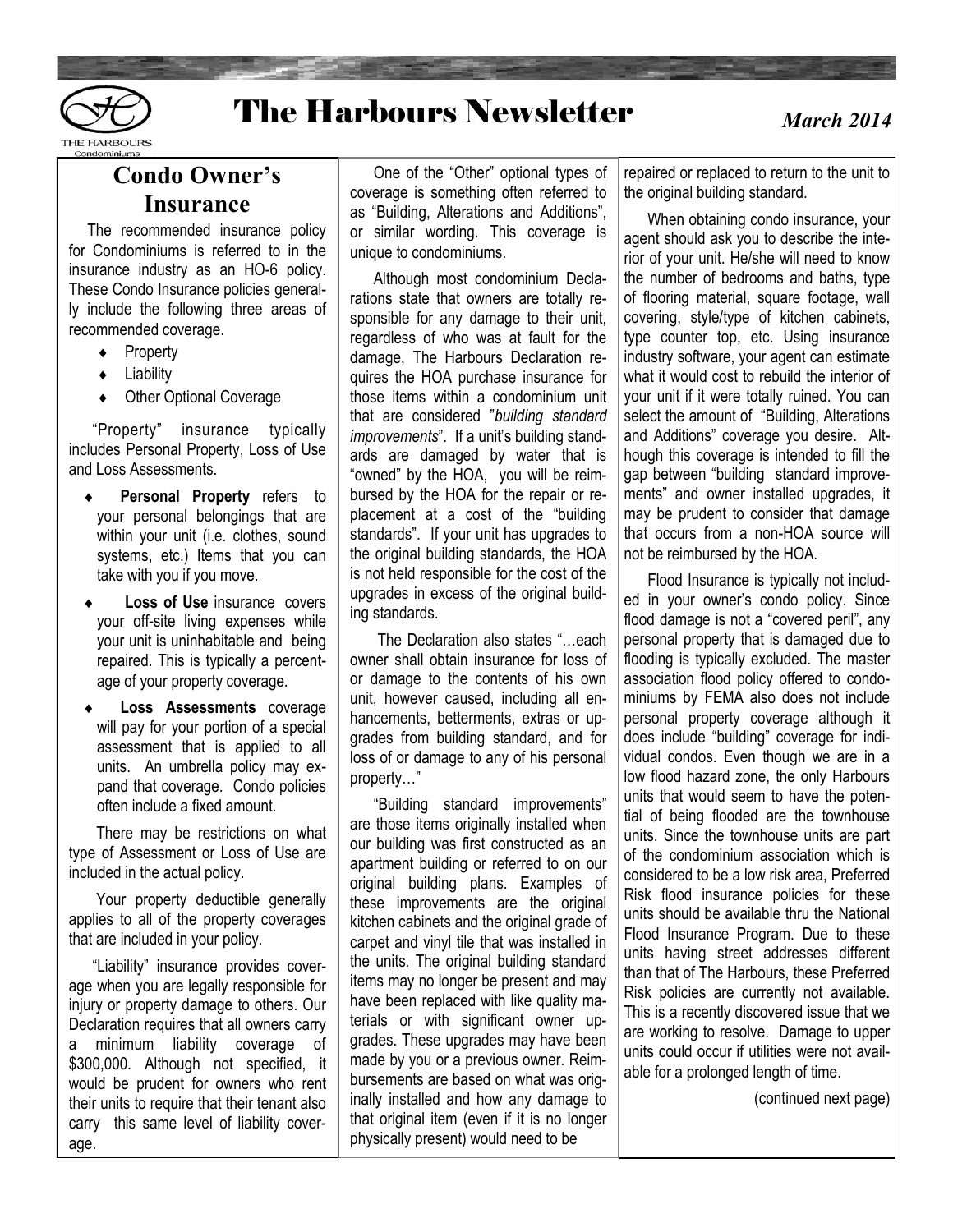

### The Harbours Newsletter

 *March 2014*

Condominiums

### **Condo Owner's Insurance Continued**

 To summarize, owners should obtain an HO-6 condo policy that includes the following minimum categories of coverage:

**Property** 

Loss of Use

Loss Assessment

Liability with \$300,000 minimum

Building, Alterations and Additions

 These same condo policies may also include other coverages such as credit card forgery, accidental death benefits etc.

 It is best to discuss your condo insurance needs with an insurance agent who is familiar with owners condominium insurance. The insurance industry continues to change.

 It is suggested that homeowners contact their agent periodically and inquire about new industry standards or policies that may apply to high-rise condos.

### **Flood Insurance Recap**

 Almost 100% of flood insurance policies are issued by about 90 insurance companies authorized to do so by the Federal Government. These insurance policies are guaranteed by the Federal Government thru the National Flood Insurance Program (NFIP). The NFIP was created in 1968 and is under the management of the Federal Emergency Management Agency (FEMA).

 Prior to 1968 the risks associated with flood insurance were so great that many insurance companies stopped offering flood insurance, or if they did it was extremely expensive. The NFIP was created in order to provide relatively inexpensive flood insurance and to encourage local communities to actively participate in flood management. Currently about 5  $\frac{1}{2}$  million properties are insured thru this program. The Harbours is one of them.

 At its inception, The Harbours was considered to be in a Special Flood Hazard Area (SFHA). A SFHA is one in which there is a 1% chance every year that water will reach a certain level. This level is called the Base Flood Elevation (BFE) and is determined by the NFIP for every flood hazard area in the country. If the lowest part of your building is at or below this "level" you are considered to be in the 100-year flood zone and you are in a SFHA. The specific SFHA category we were classified in was A20 which reflected an elevation factor. If your property is in a SFHA, and you are requesting a loan from a lender that is regulated by the Federal Government, then you must have flood insurance before you can obtain a loan. Although The Harbours did not, and does not, have any outstanding loans, flood insurance was obtained in order to replace the need for every home owner to obtain their own flood insurance.

 In January 2011, a Letter of Map Amendment (LOMA) was issued by FE-MA that removed The Harbours from the SFHA and placed it in a Non-Special Flood Hazard Area (NSFHA). The NSFHA was called Zone "B" which is a low to moderate flood risk zone. It was determined that the lowest part of our structure is about 2 feet above the BFE. This change from the A20 Zone to the "B" Zone was made since an error was made when we were initially classified. As a result of this change, flood insurance is no longer a requirement of lenders issuing mortgages on Harbours condominiums.

 Since then The Harbours has continued to purchase flood insurance even though there is no Federal requirement of owners to do so. Some owners question why this is done. The Town Hall meeting allowed owners to express their opinions. Some of these are summarized below along with other information to consider.

- 1. We currently pay about \$11,500 for flood insurance and this cost will likely increase rather than be reduced. It has been suggested that this "saved" money could be placed yearly in a self-insurance account.
- 2. Although we are in a low-tomoderate risk hazard flood zone, about 25% of flood claims originate from these zones.
- 3. If FEMA no longer requires flood insurance for a property can a lender still require flood insurance?
- 4. Due to our height above the BFE, we are closer to the 300-year flood zone.
- 5. Only the 1st floor of the Town Houses would likely ever be affected. Could they obtain their own flood insurance?
- 6. Preferred Risk flood insurance policies are available to individual condo owners provided their condo-